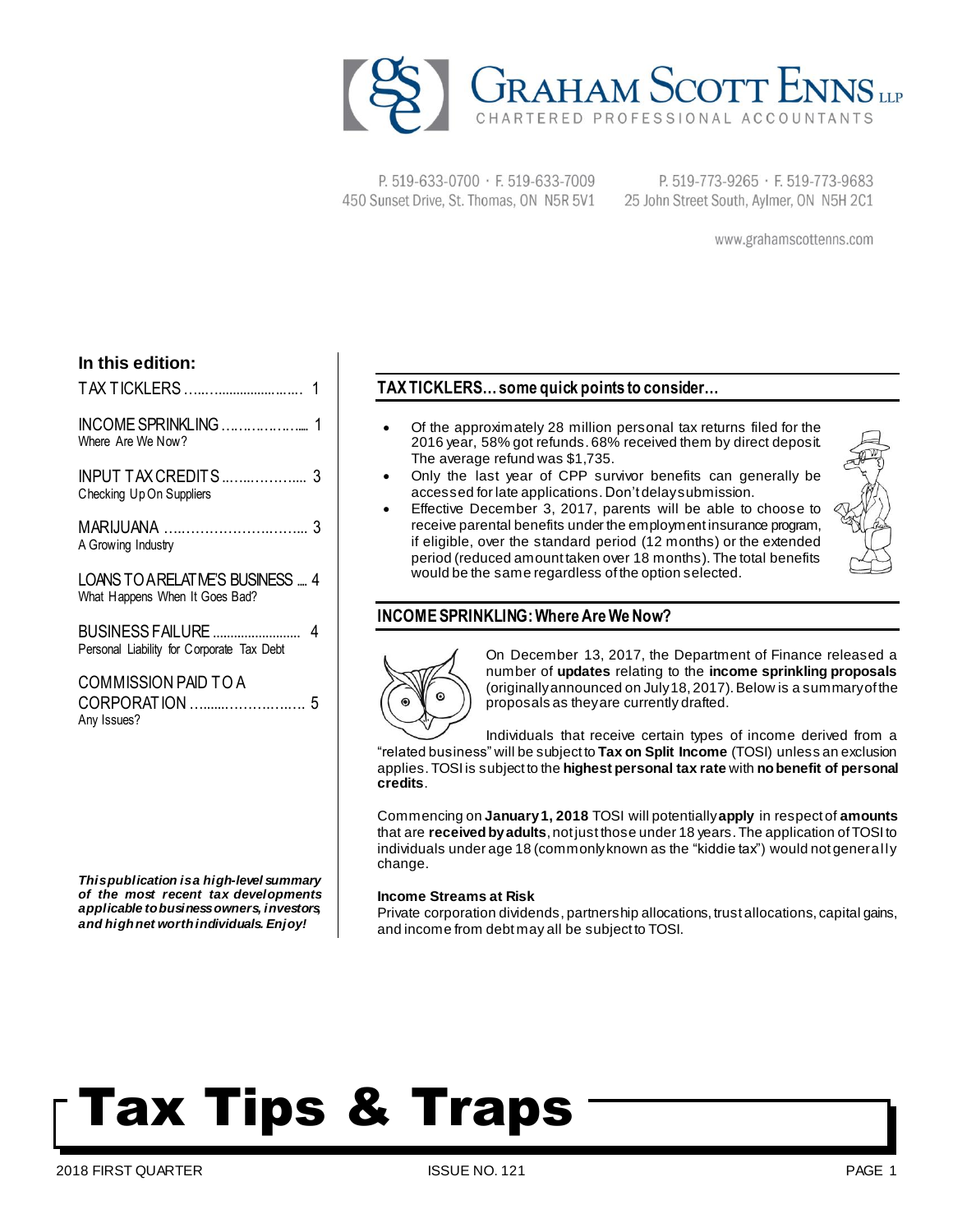### **Related Business**

A related business includes **any business**, where another **individual related** to the recipient of income does **any** of the following:

- personally**carries onthe business** (this means income from a sole proprietorship to a related person can be subject to TOSI);
- is **actively engaged** in the business carried on by a **partnership, corporation or trust**;
- **owns shares** of the **corporation** carrying on the business;
- **owns property** the **value** of which is **derived from shares** ofthe corporation having a **fair market value not less than 10%**of the fair market value ofall ofthe shares of the corporation; or
- is a **member of a partnership** which carries on the business.

The definition is **broadly drafted** to capture income derived **directly or indirectly** from the business.

### **Exceptions and Exclusions**

**Several exclusions** from the TOSI rules for adult individuals have been introduced.

Some **exclusions depend** on the **age of the taxpayer** at the start of the taxation year. Different rules apply to taxpayers at least 17 years of age at the start of the year (i.e. these exceptions are first available in the year the taxpayer turns 18) and to those at least 24 years of age at the start of the year (i.e. these exceptions are first available in the year the taxpayer turns 25).For the purposes ofthis analysis, the first age group will be referred to as those "**over age 17**" while the second group will be referred to as those "**over age 24**".

The exclusions are as follows:

1. **Excluded Business**: Ataxpayer **over age 17** will not be subject to TOSI on amounts received from an excluded business. An excluded business is one where the taxpayer is **actively engaged** on a **regular, continuous and substantial basis** in either the **year** in which the **income** is **received**, **or** in **any five previous years**.The five taxation **years need not be consecutive**.

An individual will be **deemed** to be **actively engaged** in any year where the individual **works** in the business at least an average of **20 hours/week** during the portion of the taxation year that the business operates. Aperson not meeting this bright line test may also be "actively engaged" depending on the facts, but this will carry greater risk of challenge byCRA.

2. **Excluded Shares**: A taxpayer **over age 24** will be **exempt from TOSI** in respect of income received from **excluded shares**,includingcapital gains realized on such shares.

Many restrictions apply to qualify for this exclusion,which makes it **quite complex** and **uncertain**. The taxpayer must directly own shares accounting for at least 10% of the votes and value of the corporation's total share capital. For 2018, this test can be met by



December 31. In later years, it must be met when the income is received. Also, the corporation can not be a **professional corporation** (i.e. a corporation carrying on the business of an accountant, chiropractor, lawyer, dentist, medical doctor or veterinarian). Further, it must earn **less than 90**% of its **business income** from provision of **services**. Finally, **substantially all** of its income (generallyinterpreted as 90% or more) must be derived from **sources other than related businesses**, which will be problematic for holding companies.

- 3. **Reasonable Return**: TOSI will not apply to amounts which reflect a reasonable return.
	- For taxpayers **over age 24**, an amount which is reasonable is based on **work performed, property contributed**, **risks assumed,** amounts **paid or payable** from the business, and **anyother factors** in respect of the business which may be applicable.
	- For taxpayers **over age 17**, but **not over age 24**, the rules are more restrictive. Only a reasonable return in respect of **contributions of capital** will be considered.
- 4. **Certain Capital Gains**: Although TOSI will be expanded to apply to **capital gains** of interests in entities through which a **related business** is carried on, some gains will be excluded. For example, capital gains arising due to a deemed disposition on death. Also, capital gains on **qualified farm or fishing property**, or **qualified small business corporation shares** will generallybe **excluded** from TOSI.
- 5. **Retirement Income Splitting**: The **TOSI** rules will **not apply** to **income** received by an individual **from a related business** if the recipient's spouse was age **65** in or before the year in which the amounts are received and the amount would have been **excluded from TOSI** had it been received by the **recipient's spouse**.
- 6. **Additional exclusions** apply for some income from **inherited property** and propertyacquired as a result of a **relationship breakdown**.

This new draft legislation is a **substantial change** from the current rules. The provisions are **lengthy, complex and nuanced**, and it is likely that additional concerns and challenges will be identified. It is **uncertain** whether there will be **further changes**, given the concerns which have already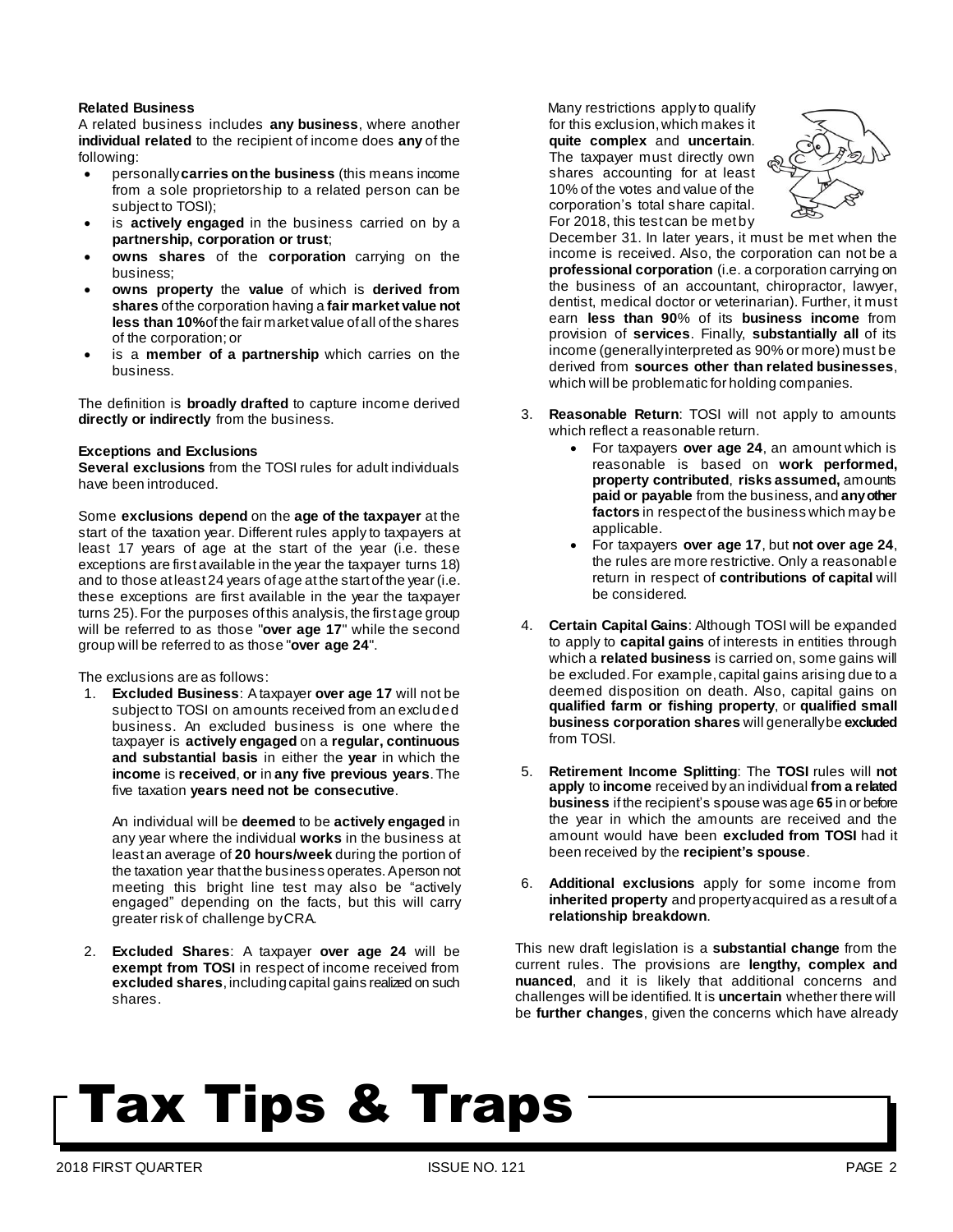been identified, as well as the recommendations of the Senate Finance Committee released on the same date as these proposals.

*Action Item: Review whether your earnings may be impacted. Consider whether additional documentation should be kept to prove meaningful contributions andtime worked. Also, restructuring of ownership or working relationships may be beneficial in some cases.*

## **INPUT TAXCREDITS:CheckingUp On Suppliers**

Do I have to check up on a supplier when paying them GST/HST? Yes!

In a January 29, 2016 **Tax Court of Canada** case itwas noted thatCRAhad **denied** over \$500,000 of input tax credits **(ITCs)**, and assessed**penalties and interest**, in respect of GST and QST paid to **twelve suppliers**. Unknown to the taxpayer, the **suppliers did not remit the tax**.



The taxpayer, a scrap metal dealer, **obtained evidence** of prospective **suppliers' GST** and QST **registration** prior to accepting them as suppliers.

#### **Taxpayer wins – mostly**

A taxpayer must use **reasonable procedures** to verify that suppliers are **valid registrants**, their **registration numbers** actually **exist,** and that they are in the **name of that personor business**.

The Court held that the **taxpayer's procedures** (reviewing the suppliers' registrations, stamped by Revenue Quebec) were **generally sufficient**. It was **not relevant** that some suppliers did not have **scrapyards and/or vehicles** to carry on scrap businesses, nor that**payment** was often made**incash**,making it difficult to verify the suppliers' revenues.The taxpayer could not be expected to query government officials to ensure that GST registrations were properlyissued.

However, in respect of**one supplier**, the facts showed that the taxpayer had been **sloppy** to the point of**gross negligence** in accepting evidence of registration where it was **clear** that the **registered supplier** was **not acting on their own account**. Those **ITCs** were **denied**, and the related **gross negligence penalty upheld**.

As well, one purchase was made **onthe date the supplier's registration was cancelled**, so the supplier was **not a registrant** on that date, and the **ITC** was **properly denied**. However, the related **gross negligence penalty** was **reversed**,based on the due diligence undertaken in respect of the supplier previously.

*Action Item: Implement a system for checking GST/HST numbers, especially for major purchases, in CRA's GST/HST registry. You may want to select a purchase dollar level for which extra revision of supplier GST/HST numbers is performed. The registry is located at [https://www.businessregistration-inscriptionentreprise.gc.](https://www.businessregistration-inscriptionentreprise.gc.ca/ebci/brom/registry/) [ca/ebci/brom/registry/](https://www.businessregistration-inscriptionentreprise.gc.ca/ebci/brom/registry/)*

### **MARIJUANA:AGrowing Industry**

As the **legislation to legalize marijuana** for non-medical purposes works its waythrough parliament(Bill C-45 entered the Senate phase on November 27, 2017), producers, vendors, regulators, enforcement, and potential customers are seriously



considering the **implications**. Although it has been expected legalization would occur by **July, 2018**, the timeline is not certain (as the Senate has recently been scrutinizing draft legislation and other stakeholders have noted concerns).

#### **Where are we at from a tax perspective?**

On December 11, 2017, the federal and provincial/territorial Finance Ministers reached an **Agreement in principal** regarding the **taxation of cannabis** for the **initial two years after legalization**. This agreement followed a consultation with stakeholders.

The Agreement notedthat in addition to general sales taxes, the  $c$  combined rate of all federal and provincial/territorial cannabis**specific taxes** will **not exceed**the **higher** of **\$1 per gram**, or **10%** ofa **producer's sellingprice**.Of the tax generated, 75% will go to provincial/territorial Governments, while 25% will go to the federal Government.The federal portionof cannabis excise tax revenue will be capped at \$100 million annually with the excess going to the provinces and territories.

The exact allocation, rates, and method for taxation are dependent on the final legislation.

#### **Where will it be retailed?**

While retailing cannabis will vary across the country, many provinces are currently looking to either **sell**, or at least **regulate** sales through provincial **liquor boards or commissions**.

For example, in Ontario, the Liquor Control Board of Ontario (LCBO) itself will **oversee the sale and distribution** of recreational cannabis through a subsidiary corporation. **Standalone stores**,which would not alsosell liquor, willbe set up and online distribution willbe made available.Approximately 150 standalone locations are expected to be open by 2020.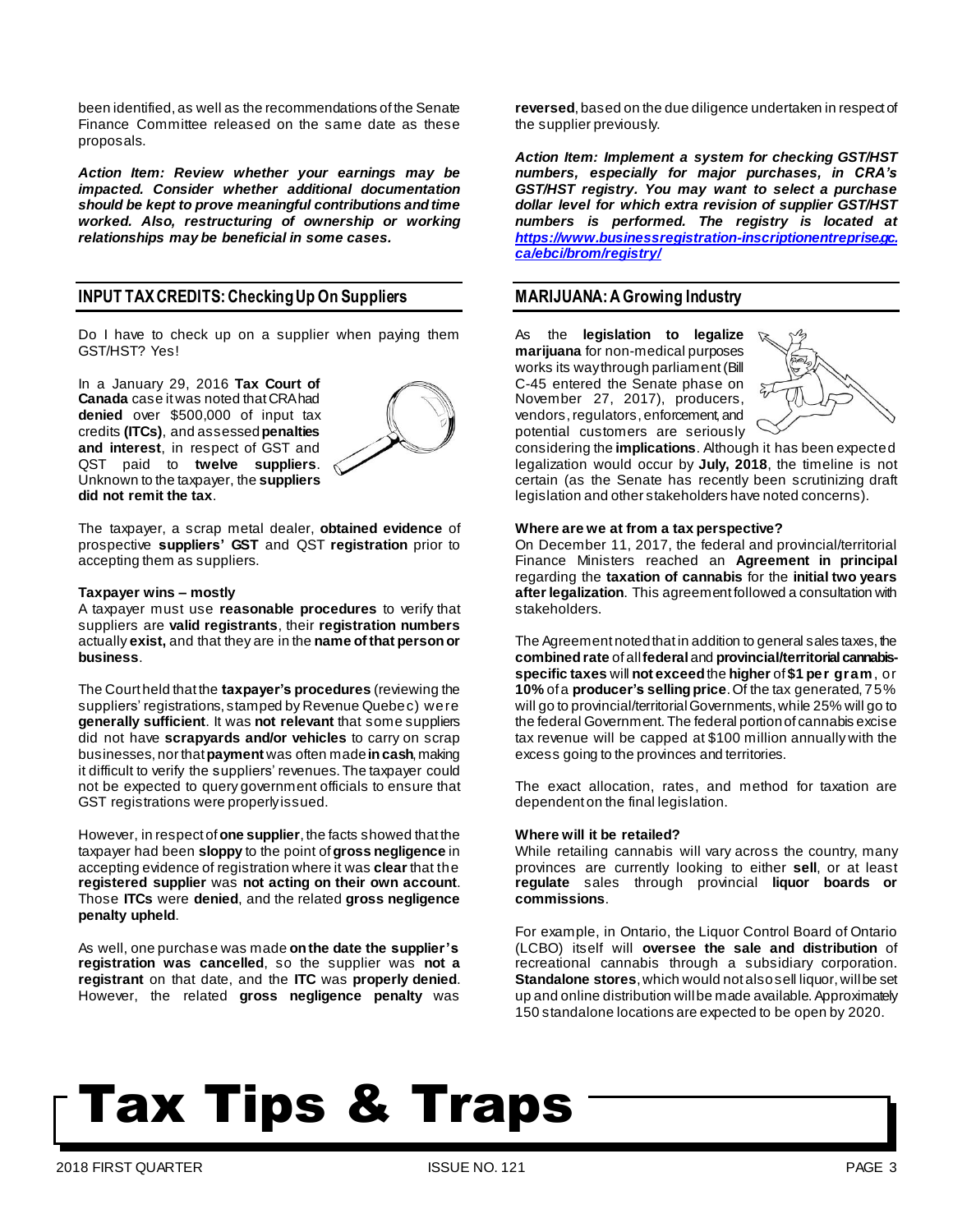In Alberta, in-person sales are planned to occur **through private corporations** butregulated provincially, while **on-line sales** will be conducted **directly by the province**.

Most provinces/territories are still working out the details.

### **Getting compliant?**

CRA has significant, and rapidly improving tools for detecting the **underground economy**. In addition, they have methods for **estimating yields** and unreported income having to do with grow operations.

If one wanted to get compliant and onside with CRA, a **voluntary disclosure** maybe made. However, itis important to note that the Voluntary Disclosure Program is **changing March 1, 2018** such that reduced relief will apply in some cases, and no relief will be available in others.

*Action Point: Monitor provincial/territorial regulations to determine if your industry will be impacted.*

## **LOANSTO A RELATIVE'SBUSINESS:WhatHappens When It Goes Bad?**



You've loaned moneyto a family member's corporation. Perhaps it was an investment, maybe it was a favor, or both. Or, perhaps, it was made for a completelyseparate reason. Regardless, sometimes the loan maygo bad and you are not able to collect on the debt. What happens from a tax perspective when this occurs?

If the loan was made to earn income and other conditions are met, you may be able to write-off half against your regular income as an allowable business investment loss (ABIL). A recent tax court case shed some light on defining whether the loan was made to earn income.

In a November 3, 2016 **Tax Court of Canada** case, at issue was whether an ABIL could be claimed in respect of the **loan from a taxpayer to his daughter's start-upcompany**.Within approximately two years, operations had ceased and the daughter had claimed personal bankruptcy.

The loan agreement stipulated that **interest at 6%** was to be charged from the onset, but no payments would be made for approximately the first two years, which, as it would turn out, was after the business eventuallyceased.The Minister argued that **no interest was charged**, and therefore, there was no intent to earn income.This was partially**basedonaccounting records** of the daughter's companywhich were inconsistent in their reflection of accrued interest.

### **Taxpayer wins**

Despite the **conflicting records,** the Court opined that the interestrate included in the agreement was legitimate and that there was an **intent to earnincome**. The **ABIL was allowed**. The Court **did not opine** on whether the **intention to earn income** requirement would have been met if the agreement only stipulated that interest would begin to be charged or accrued at the time that repayment commenced (i.e. interestfree loan for first two years, but interest generating thereafter).

*Action Point: Loans to businesses of relatives are more closely scrutinized by CRA due to the inherent possibility that it was made for non-income earning reasons. If considering a loan to a relative's business, ensure that the income earning nature is clearly documented.*

## **BUSINESSFAILURE:PersonalLiability for Corporate TaxDebt**

There are special laws which holda director personallyliable for certain amounts that their corporation fails to deduct, withhold, remit, or pay. Most commonly, these amounts include federal sales tax(GST/HST) and payroll withholdings (income



tax, EI and CPP). It does not generally include normal corporate income tax liabilities.

In a June 22, 2017 **Tax Court of Canada** case**,** at issue was whether the **director of a corporation** could be held liable for \$66,865 in unremitted source deductions, related penalties, and interest **six years after** the corporation went **bankrupt**. The taxpayer presented various defenses.

### **Two-Year Limitation**

In general, **CRA must issue an assessment** against the director **withintwoyears** from the time they**last ceasedtobe a director**. The taxpayer argued he should notbe liable since he was **forced off the property** and **denied access** by the Trustee in bankruptcy more than two years before the assessment. However, the Court determined that **only once one is removed as director** under the **governing corporations act** will such liability be absolved. In this case (under the Ontario Business Corporations Act), **bankruptcy** does **notremove directors** from their position.As the taxpayer **never officially ceased to be a director**, the two-year period had not commenced, and therefore, hadnot expired at the date of assessment.

### **Due Diligence**

Liability **can be absolved** if the director **can show due diligence**. In this case, the director argued that**he was waiting for large investment tax refunds** to fund the liability, and also, **entered into a creditor proposal** so as to enable the corporation to continue to pay off the liability. However, the